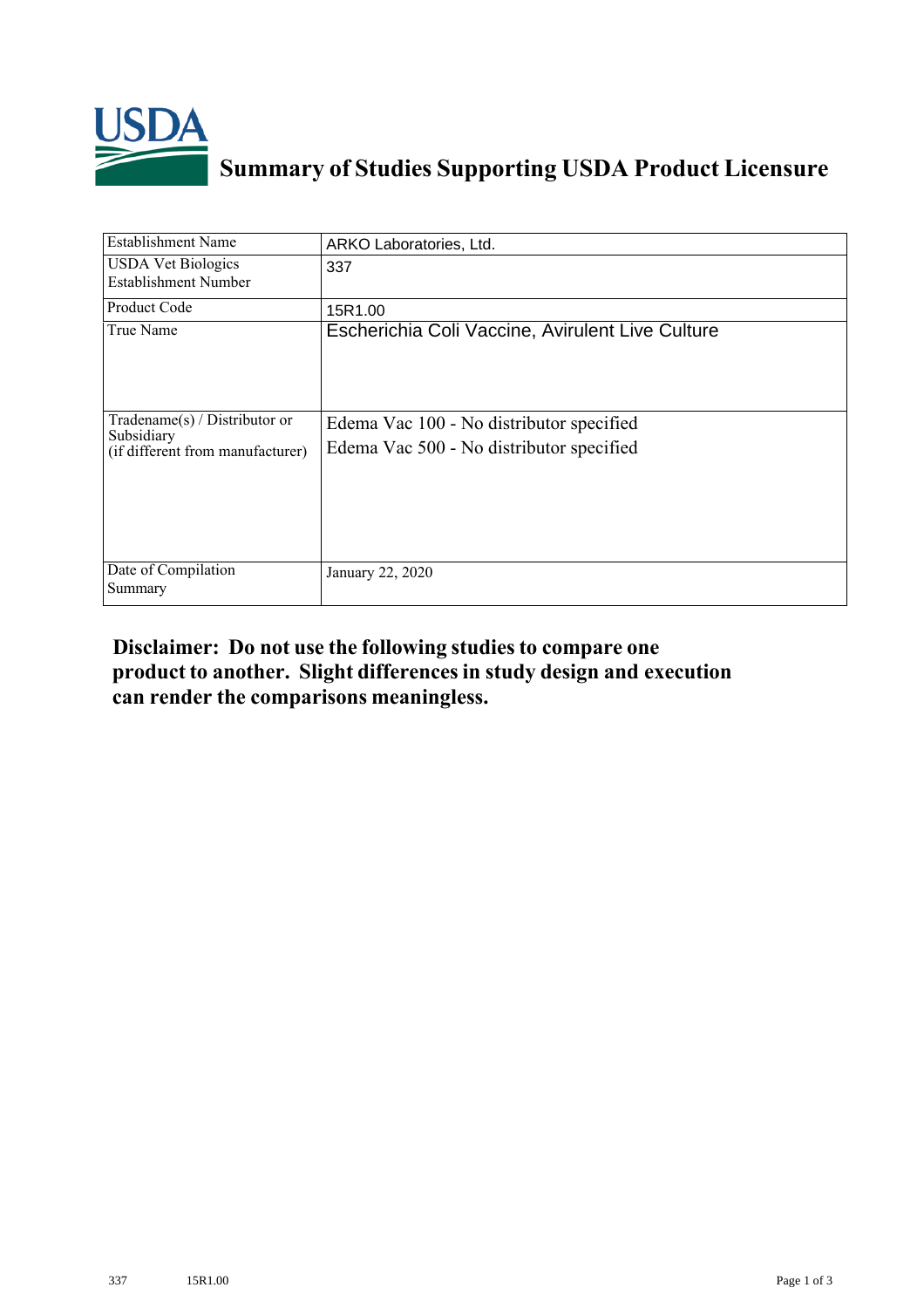| <b>Study Type</b>              | Efficacy                                                                                                                                                                                      |
|--------------------------------|-----------------------------------------------------------------------------------------------------------------------------------------------------------------------------------------------|
|                                |                                                                                                                                                                                               |
| <b>Pertaining to</b>           | Escherichia coli                                                                                                                                                                              |
| <b>Study Purpose</b>           | Demonstrate effectiveness against edema disease caused by                                                                                                                                     |
|                                | $F18+E$ , coli                                                                                                                                                                                |
| <b>Product Administration</b>  | Orally                                                                                                                                                                                        |
| <b>Study Animals</b>           | Swine                                                                                                                                                                                         |
| <b>Challenge Description</b>   |                                                                                                                                                                                               |
| <b>Interval observed after</b> |                                                                                                                                                                                               |
| challenge                      |                                                                                                                                                                                               |
| <b>Results</b>                 | Study data were evaluated by USDA-APHIS prior to product<br>licensure and met regulatory standards for acceptance at the time<br>of submission. Study data, however, are no longer available. |
| <b>USDA Approval Date</b>      | December 23, 2003                                                                                                                                                                             |